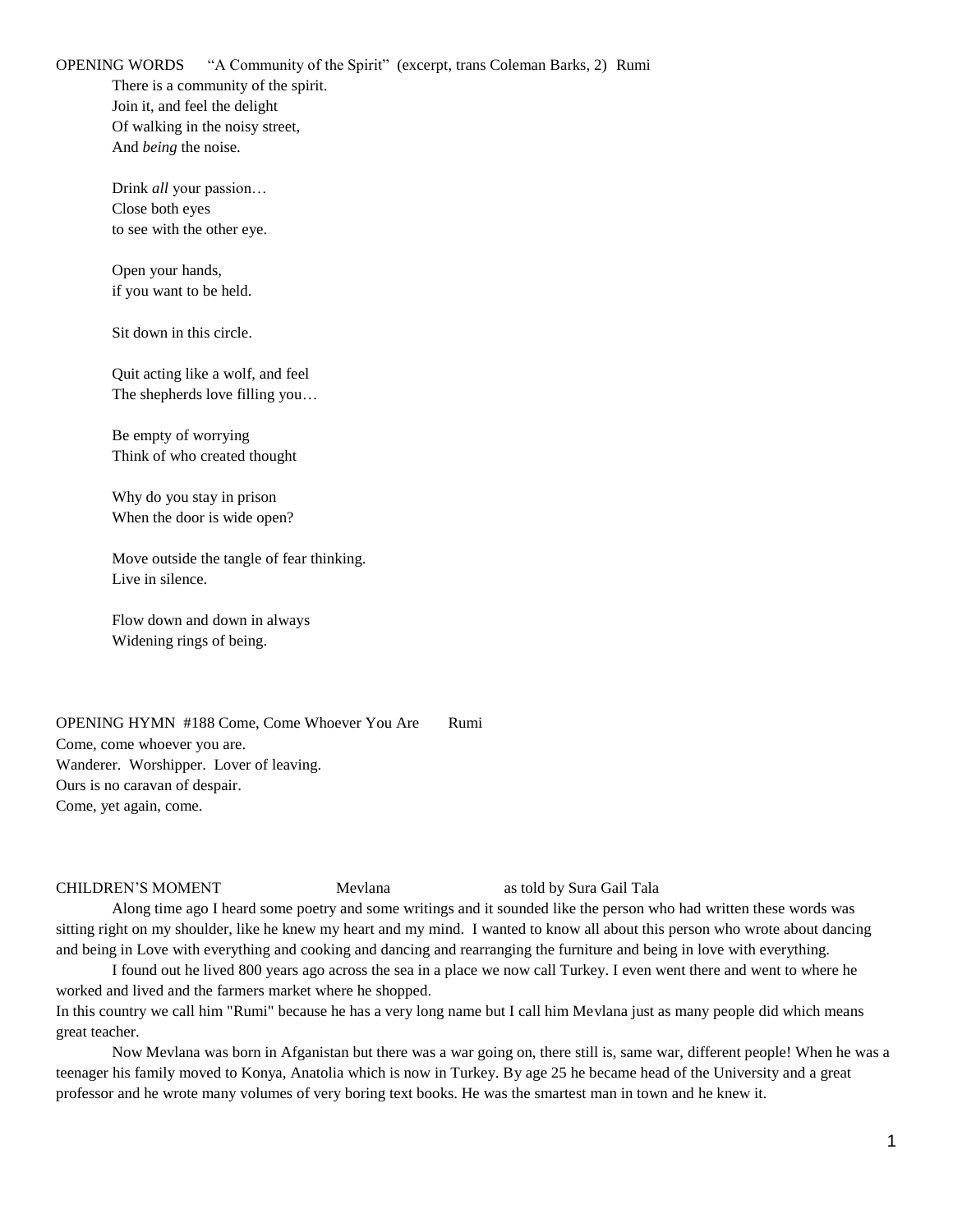One day he met a man on the street named Shams of Tabriz who was like a merchant or maybe a beggar. Now no one knows what really happened but Shams asked Mevlana a question something like this "Mevlana, who do you love more, your father or the being who created the universe?" Well this interested Mevlana and he asked the man to come home and went into the study and told his wife to bring them food when they needed it. After about a month, his one son and some other students knocked on the door"Father come out, you must come teach us! Then the other son knocked on the door, "Father, stay in there as long as you like, we do not mind missing school".

After 2 months, Mevlana came out and burned all the text books he had written and showed everyone pages and pages of beautiful poetry that he then taught. Like the hymn we sang"Come Come whoever you are" but the next verse is come come even if you have made a hundred mistakes you can still come here, and another one, if you are tired and bored, don't go to the library and get a book, take down a musical instrument and play, and one that parents hate,don't go back to sleep, the breeze at dawn has something to tell you, don't go back to sleep!

 After some time Mevlana was at the Farmers Market and like ours, they had a crafts fair and his friend the goldsmith was hammering the gold jewelry and said "Mevlana you look like you are in Love and like you are walking on air, what is this..??" And Mevlana grabbed a street post and started turning and turning for a very long time"like this"he said and the goldsmith thought he looked like he was flying!

Now from that time on people who are his students are called Dervishes and they study for about 3 years and do this turn as a prayer or meditation, it has many parts and meanings. In this country people call them whirling Dervishes, but we say Dervishes who do the Turn. Now when I am with about 100 friends and 12 musicians I do this, I am a Whirling Dervish and there is one more in Bloomington but I am not allowed to tell you but I can tell you where she works, at the UU Church, she is Director of Religious Education, but do not tell and if you want to know more about this you can ask me later or ask her!

#### MEDITATION and COMMON PRAYER

(includes the following poem by Rumi, translated by Coleman Barks, 2)

Not Christian or Jew or Muslim, not Hindu Buddhist, sufi, or zen. Not any religion

or cultural system. I am not from the East or the West, not out of the ocean or up

from the ground, not natural or ethereal, not composed of elements at all. I do not exist,

am not an entity in this world or the next, did not descend from Adam or Eve or any

origin story. My place is placeless, a trace of the traceless. Neither body or soul.

I belong to the beloved, have seen the two worlds as one and that one call to and know,

> first, last, outer, inner, only that breath breathing human being.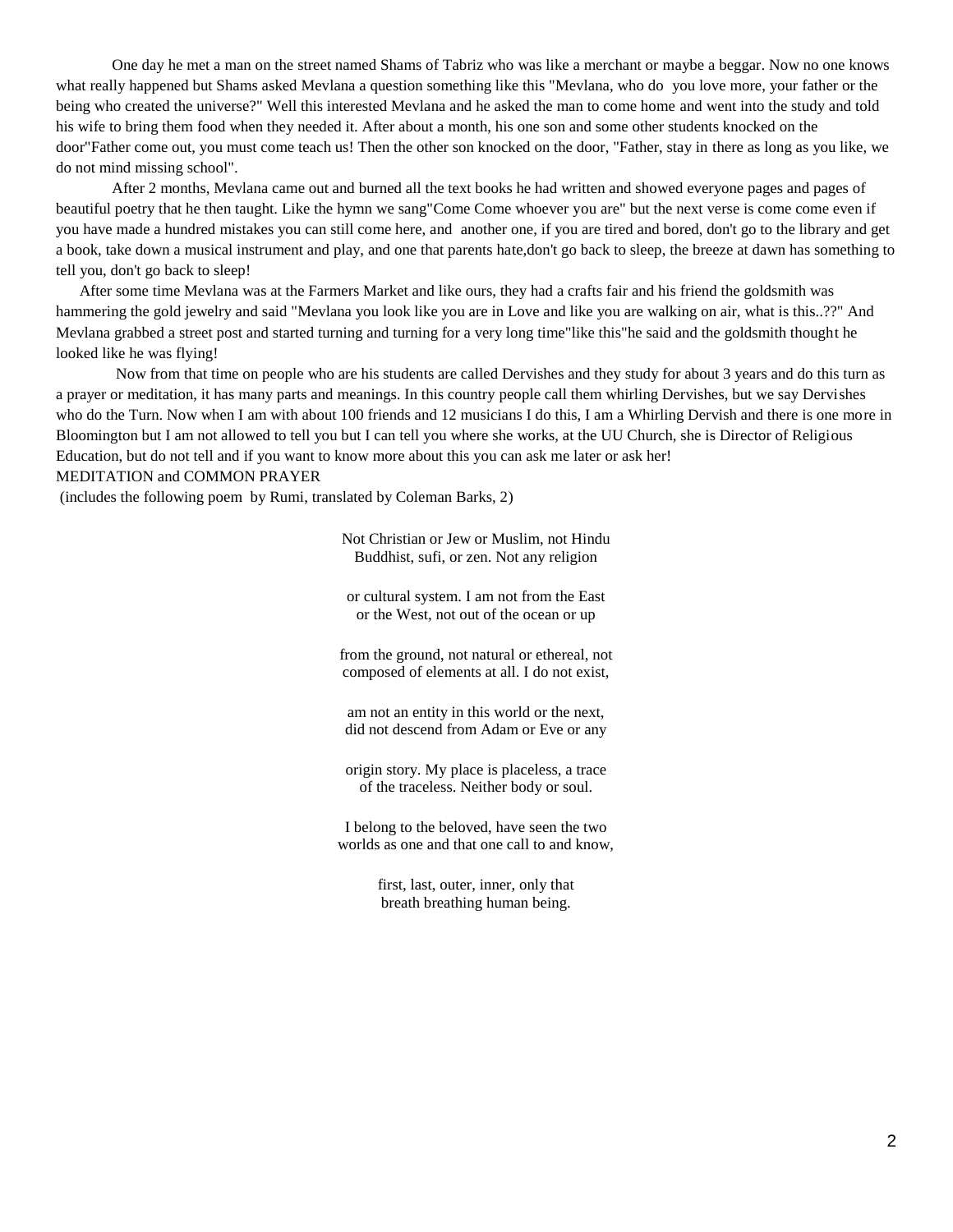# **MINISTER'S REFLECTIONS Plenty of Rumi Reverend Mary Ann Macklin**

a poem is pure energy (says Nikki Giovanni) horizontally contained between the mind of the poet and the ear of the reader if it does not sing discard the ear for poetry is song if it does not delight discard the heart for poetry is joy if it does not inform then close off the brain for it is dead if it cannot heed the insistent message that life is precious

which is all we poets wrapped in our loneliness are trying to say life is precious (1)

This observation is part of the reason why, each summer, I take time to focus on the creative voices of poets as part of a summer worship service experience. Life is precious. We gather for worship, I believe, to remember who we are. Every poet gives voice to the sacredness of life in unique ways. Over the years, this annual poetry service has reminded us about that simple but profound observation, Life is precious. Over the past eight years, I have offered reflections upon the poetry of Pulitzer Prize winner Alice Walker, past Poet Laureate of the United States, Billy Collins, Award winning Chinese American Li-Young Lee, Polish Nobel Prize winner Wislawa Zymborska, Belgium born May Sarton, Chilean activist Pablo Neruda; Zen influenced Jane Hirshfield… Kentucky farmer and essayist Wendell Berry, Pulitzer Prize winner and America's best selling poet, Mary Oliver, Palestinian American Naomi Shihab Nye, and the early Haiku masters: 17<sup>th</sup> century ascetic and seeker Matsuo Basho, 18<sup>th</sup> century artist, Yosa Buson, and the  $19<sup>th</sup>$  century the witty humanist, Kobayashi Issa. What a wonderful journey we have shared…

It was in 1973, following a bloody military coup in Chile (led by General Pinochet) that Pinochet's forces arrived at Pablo Neruda's home Isla Negra and violently searched his grounds. At that time Neruda made his famous remark, "Look around, there is only one thing of danger for you here---poetry!" Poetry is dangerous because, even in times of bloody military coups, it will continue to say life is precious. All life, whether one is rich or poor, whatever the color of one's skin, ethnic background, or the religious expression of one's spirit, whether one is gay, lesbian, bisexual or transgender, whatever our abilities, disabilities or political persuasions, whatever our sorrows and joys, confusions or clarities, all life is precious.

This morning we hear from the 13<sup>th</sup> century poet and Islamic mystic, Mevalana Jelalludin Rumi. In the book, The Essential Rumi, by Coleman Barks with John Moyne, it is said that "If one actually selected an *essential* Rumi, it would be the *zikr,* the remembering that everything is God." (2). Everything is sacred. All life is precious, Nikki Giovanni tells us. All life, not just human life, all life is sacred.

In a prelude to his fourth book of poems Rumi wrote,

*This is the fourth journey toward home, toward where the great advantages are waiting for us. Reading it, mystics will feel very happy, as a meadow feels when it hears thunder, the good news of rain coming…Here is the way to renew connection with your soul, and rest from difficulties. As the Andalusian poet, Adi Al Riga says,* 

*I was sleeping, and being comforted By a cool breeze, when suddenly a gray dove From a thicket sang and sobbed with longing, And reminded me of my own passion.*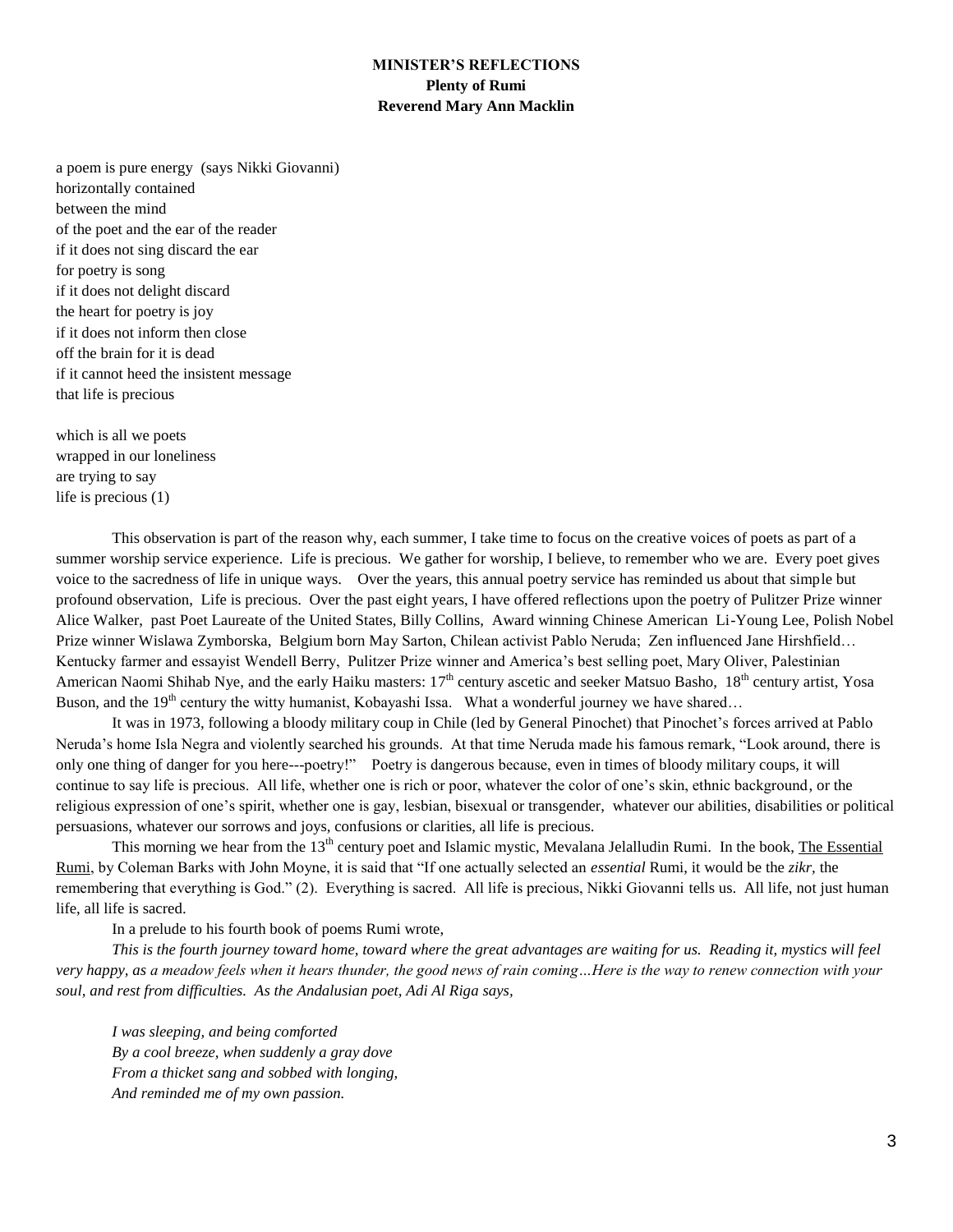*I had been away from my own soul so long, So late-sleeping, but that dove's crying Woke me and made me cry. Praise To all early-waking grievers. (2)*

In a moment we will have a recitation of selected poems from Rumi, a few will include commentary. The first and last poem will include a recitation in the poem's initial language, Persian. Also, the first three poems and last three poems will offer a flute musical response as well as a short pause for silent reflection. Rumi wrote of the flute:

> *We are as the flute, and the music in us is from thee; we are as the mountain and the echo in us is from thee*

#### In The Essential Rumi Coleman Barks and John Moyne observe:

*In Persian poetry the poet often refers to himself or herself by name at the end of the poem as sort of a signature. Rumi's variation on this is to refer instead to his friend Shams or to silence. He gives the poetry to its true authorship, including the emptiness after a part of the poem….Rumi asks, "Who's making this music?" He sometimes gives the wording over to the invisible flute player. "Let that musician finish the poem" he says. Words are not important themselves but as resonators for a center. (2, pg 17)* Lastly, Rumi says in one of his poems…

*There is a way between voice and presence where information flows. In disciplined silence it opens. With wandering talk it closes.*

So! Enough of this wandering talk, let us listen to the voice and presence of Mevlana Jelalludin Rumi.

# **POETICAL RECITATIONS**

**QUIETNESS** (read by Patricia Coleman) Inside this new love, die. Your way begins on the other side. Become the sky. Take an axe to the prison wall. Escape. Walk out like someone suddenly born into color. Do it now. You're covered with thick cloud. Slide out the side. Die, and be quiet. Quietness is the surest sign that you've died. Your old life was a frantic running from silence.

The speechless full moon comes out now. (flute response)

# **SPECIAL PLATES** (read by Paul Losensky)

Notice how each particle moves. Notice how everyone has just arrived here from a journey. Notice how each wants a different food.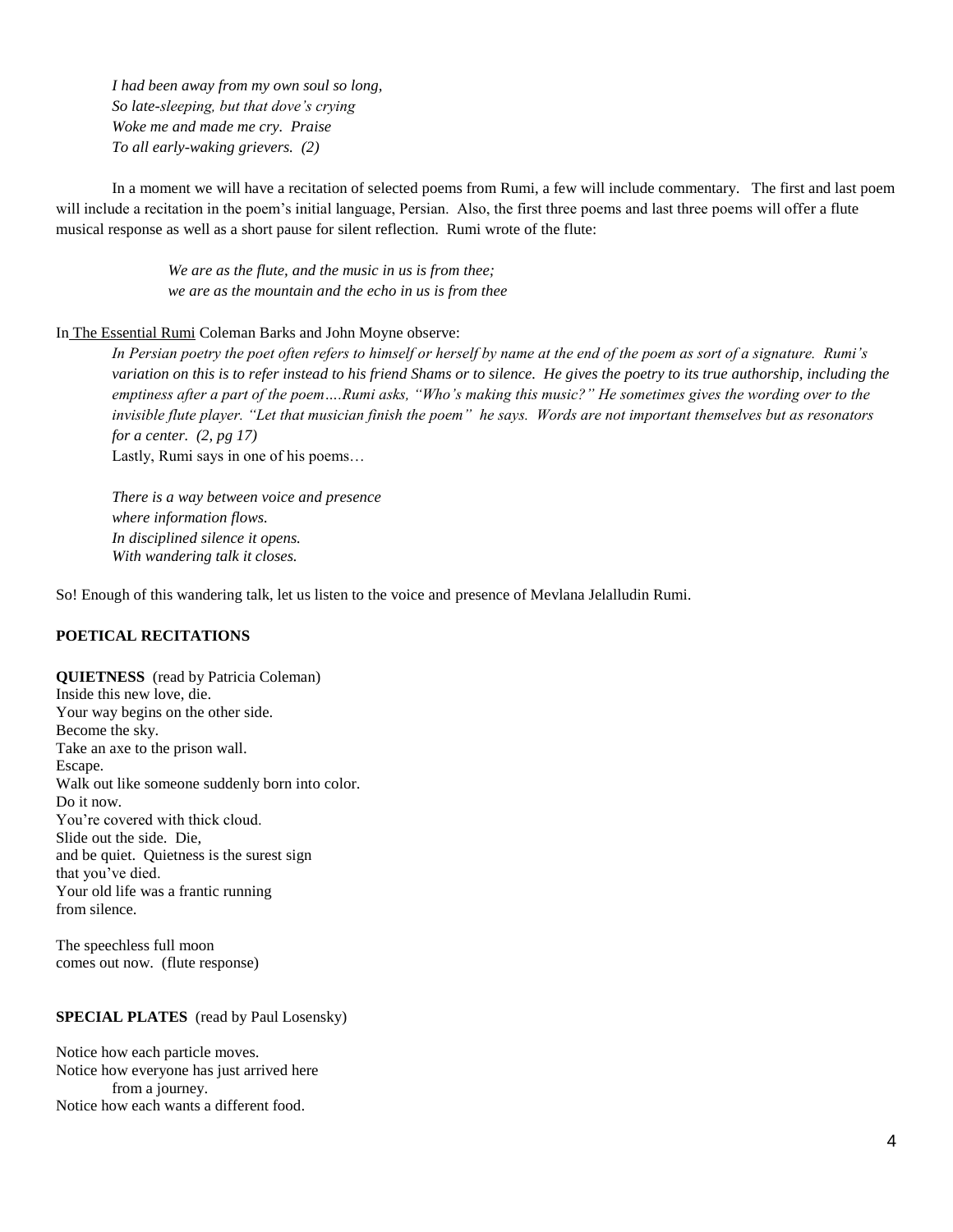#### Notice how the stars vanish as the sun comes up, and how all the streams stream toward the ocean.

Look at the chefs preparing special plates for everyone, according to what they need. Look at this cup that can hold the ocean. Look at those who see the face. Look through a friends' eyes into the water that is entirely jewels. (flute response)

### BE MELTING SNOW (read by Gladys DeVane)

Totally conscious, and apropros of nothing, you come to see me. Is someone here? I ask. *The moon. The full moon is inside your house.*

My friends and I go running out into the street. *I'm in here*, comes a voice from the house, but we aren't listening. We're looking up at the sky. My pet nightingale sobs like a drunk in the garden. Ringdoves scatter with small cries, *Where, Where* . It's midnight. The whole neighborhood is up and out in the street thinking, *The cat burglar has come back.* The actual thief is there too, saying out loud, *Yes, the cat burglar is somewhere in this crowd.* No one pays attention.

*Lo, I am with you always* means when you look for God, God is in the look of your eyes, in the thought of looking, nearer to you than your self, or things that have happened to you There's no need to go outside.

Be melting snow. Washing yourself of yourself.

A white flower grows in the quietness. Let your tongue become that flower. (flute response)

#### **DON'T GO BACK TO SLEEP** (read by Mary Ann Macklin )

The breeze at dawn has secrets to tell you. Don't go back to sleep. You must ask for what you really want. Don't go back to sleep. People are going back and forth across the doorsill where the two worlds touch. The door is round and open. Don't go back to sleep .

# THE GUEST HOUSE (read by Deborah Hutchison)

This being human is a guest house. Every morning a new arrival.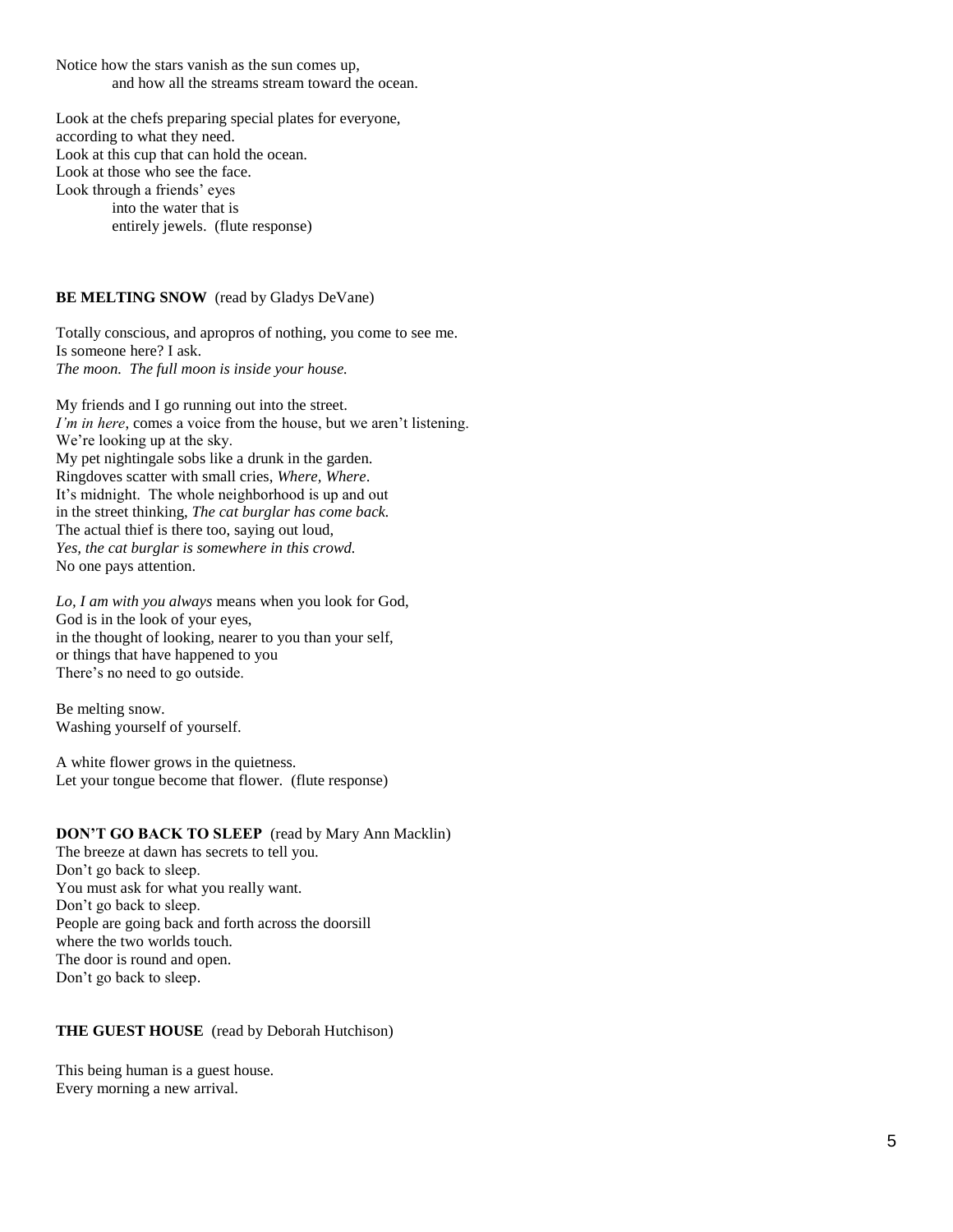A joy, a depression, a meanness, some momentary awareness comes as an unexpected visitor.

Welcome and entertain them all! Even if they are a crowd of sorrows, who violently sweep your house empty of its furniture, still, treat each guest honorably. He may be clearing you out for some new delight.

The dark thought, the shame, the malice. meet them at the door laughing and invite them in.

Be grateful for whatever comes. because each has been sent as a guide from beyond.

#### **THE PICKAXE** (read by Patricia Coleman)

Some commentary on *I was a hidden treasure, And I desired to be known*: tear down this house. A hundred thousand new houses can be built from the transparent yellow carnelian

buried beneath it, and the only way to get to that is to do the work of demolishing and then digging under the foundations. With that value in hand all the new construction will be done

without effort. And anyway, sooner or later this house will fall on its own. The jewel treasure will be uncovered, but it won't be yours then. The buried wealth is your pay for doing the demolition,

the pick and shovel work. If you wait and just let it happen, you'd bite your hand and say, "I didn't do as I knew I should have." This is a rented house. You don't own the deed.

You have a lease, and you've set up a little shop, where you barely make a living sewing patches on torn clothing. Yet only a few feet underneath are two veins, pure red and bright gold carnelian.

Quick! Take the pickaxe and pry the foundation. You've got to quit this seamstress work. What does the patch -sewing *mean*, you ask. Eating and drinking. The heavy cloak of the body

is always getting torn. You patch it with food, and other restless ego -satisfactions. Rip up one board from the shop floor and look into the basement. You'll see two glints in the dirt. (flute response)